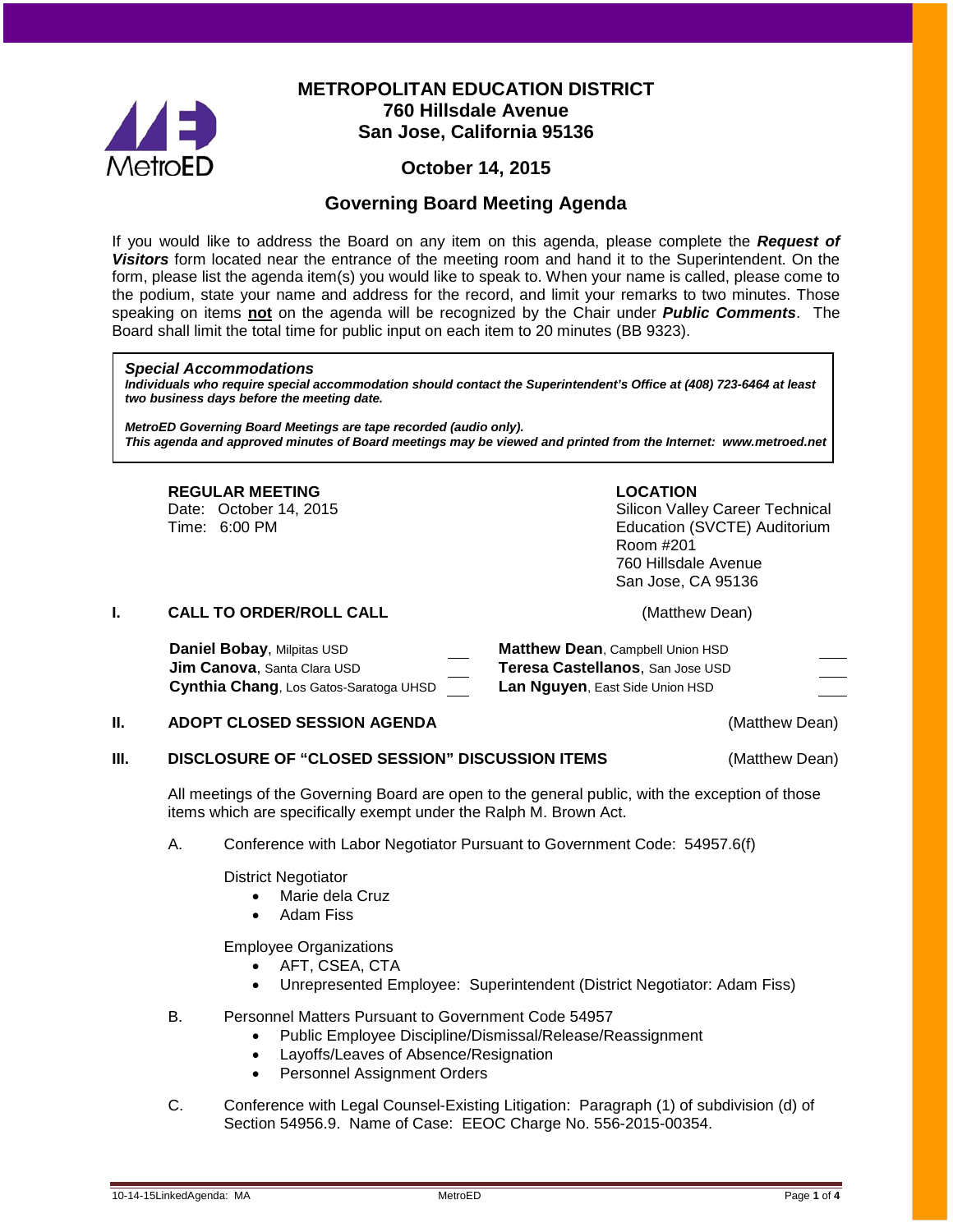- D. Conference with Legal Counsel-Existing Litigation: Paragraph (1) of subdivision (d) of Section 54956.9. Name of Case: EEOC Charge No. 556-2015-00358.
- E. Public Employee Performance Evaluation Pursuant Government Code 54957
	- Title: Superintendent
- F. Public Employment Pursuant to Government Code 54957
	- Title: Superintendent

#### **IV. PUBLIC COMMENTS REGARDING CLOSED SESSION ITEMS**

*Members of the public may address the Board on any subject not on tonight's agenda; however, provisions of the Brown Act (Government Code 54954.2(a) and .3) preclude any action. As an unagendized item, no response is required from the Board or District Staff and no action can be taken; however, the Board may instruct the Superintendent to agendize the item for a future meeting. When your name is called, please come to the podium, state your name and address for the record, and limit your remarks to two minutes for individuals or five minutes for a group.*

#### **V. ADJOURN TO CLOSED SESSION Time: 6:02 PM**

**Location: SVCTE, Room #819**

| VI.   | <b>REGULAR MEETING</b><br><b>Reconvene from Closed Session</b> | Time: 7:00 PM<br><b>Location: SVCTE Auditorium</b><br>Room #201 |
|-------|----------------------------------------------------------------|-----------------------------------------------------------------|
| VII.  | <b>REPORT OF CLOSED SESSION ACTIONS</b>                        | (Matthew Dean)                                                  |
| VIII. | <b>PLEDGE OF ALLEGIANCE</b>                                    | (Matthew Dean)                                                  |
| IX.   | <b>ADOPT AGENDA</b>                                            | (Matthew Dean)                                                  |
| Χ.    | <b>RECOGNITIONS</b>                                            | (Matthew Dean)                                                  |

### **XI. PUBLIC COMMENTS**

*Members of the public may address the Board on any subject not on tonight's agenda; however, provisions of the Brown Act (Government Code 54954.2(a) and .3) preclude any action. As an unagendized item, no response is required from the Board or District Staff and no action can be taken; however, the Board may instruct the Superintendent to agendize the item for a future meeting. When your name is called, please come to the podium, state your name and address for the record, and limit your remarks to two minutes for individuals or five minutes for a group.*

#### **XII. STUDENT REPORTS** (5-Minute Limitation) **1992 12: 12: 13: 13: 13: (Matthew Dean)**

- A. Silicon Valley Adult Education (SVAE) Student
- B. Silicon Valley Career Technical Education (SVCTE) Student

#### **XI. SILICON VALLEY CTE FEATURED PROGRAM** (15-Minute Limitation)

A. Office Careers/Public Services (Alice Rodriguez)

### **XIII. EXECUTIVE REPORT/ADMINISTRATIVE REPORTS**

Superintendent Alyssa Lynch, CBO Marie dela Cruz, the SVAE Principal, and SVCTE Principal will have recent **significant** information to present to the Governing Board on topics not on the agenda. (3-Minute Limitation)

- 1. Oral Report: SVAE Principal Gloria Curd
- 2. Oral Report: SVCTE Principal Sharon Brown
- 3. Oral Report: MetroED CBO Marie dela Cruz
- 4. Oral Report: MetroED Superintendent Alyssa Lynch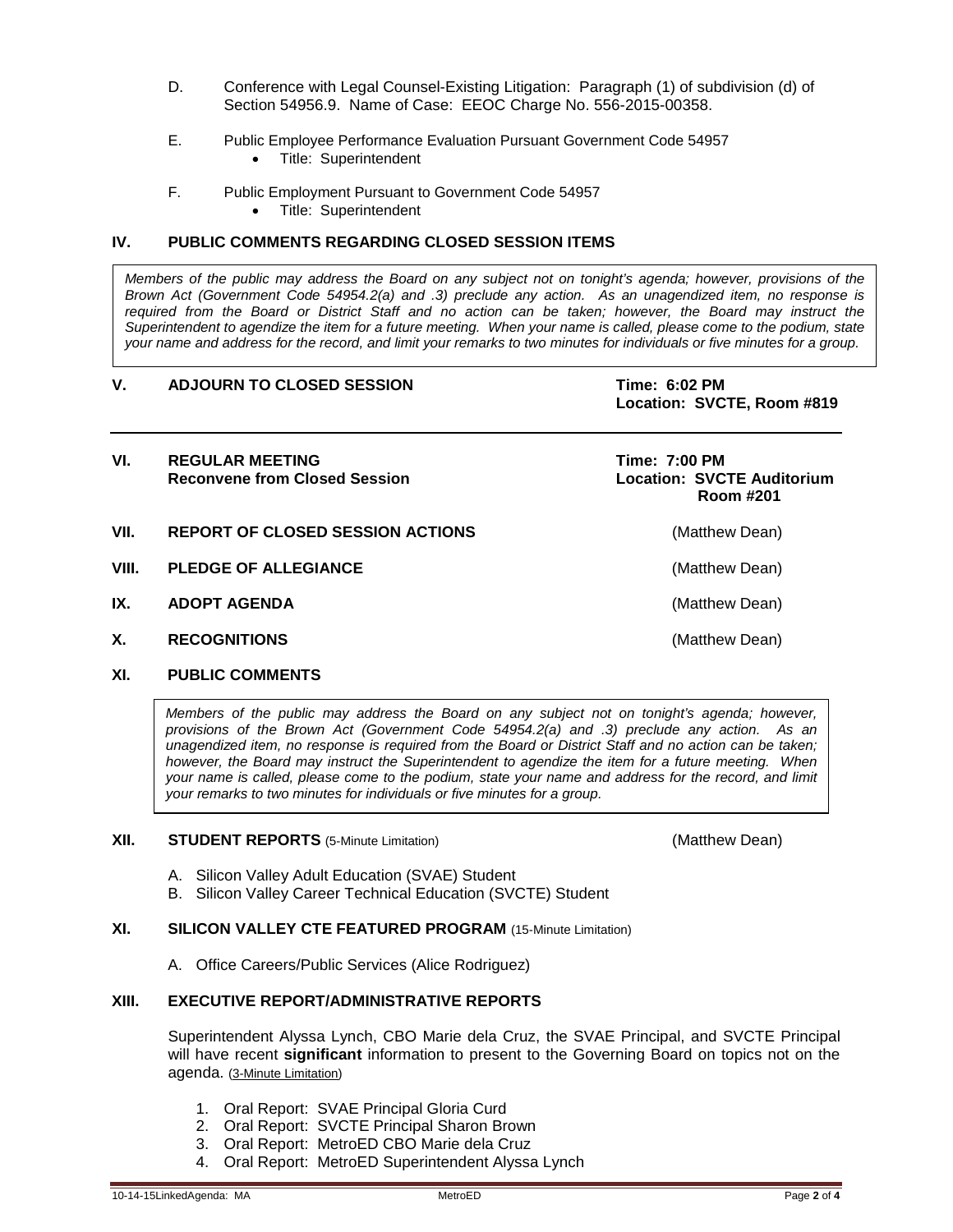#### **XIV. SPECIAL ORDER OF BUSINESS** (Alyssa Lynch)

The Superintendent will update the Board on special projects or may request that individuals be allowed to present an item out of order on the agenda to accommodate their schedules.

#### **XV. CONSENT/ACTION CALENDAR (ACTION)**

**All matters listed under the Consent/Action Calendar and marked with an \*asterisk are considered by the Governing Board to be routine and will be enacted in one motion.** There will be no discussion of these items prior to the time the Board considers the motion, unless members of the Board or the Superintendent request specific items to be discussed and/or removed from the Consent Calendar.

\*1. Approve Minutes from the Regular Board Meeting of [June 10](http://fbsd.metroed.net/malaimo/Board_Agenda/10-14-15BoardAgenda/06-10-15BoardMinutes.pdf) and [September 9,](http://fbsd.metroed.net/malaimo/Board_Agenda/10-14-15BoardAgenda/09-09-155BoardMinutes.pdf) 2015; and Work Study Session & Regular Board Meeting of [June 24, 2015.](http://fbsd.metroed.net/malaimo/Board_Agenda/10-14-15BoardAgenda/06-24-15BoardMinutes.pdf)

#### **BUSINESS AND FINANCIAL FUNCTIONS**

- \*2. [Approve September](http://fbsd.metroed.net/malaimo/Board_Agenda/10-14-15BoardAgenda/Item2.pdf) Warrants Approval List (Marie dela Cruz)
- \*3. [Approve Donations](http://fbsd.metroed.net/malaimo/Board_Agenda/10-14-15BoardAgenda/Item3.pdf) Offered to District (Marie dela Cruz)
- \*4. [Approve Surplus](http://fbsd.metroed.net/malaimo/Board_Agenda/10-14-15BoardAgenda/Item4.pdf) Items (Marie dela Cruz)
- \*5. [Approve Change Order](http://fbsd.metroed.net/malaimo/Board_Agenda/10-14-15BoardAgenda/Item5.pdf) #003, SVCTE Buildings #200 & 600 Restrooms Renovations Project (Southland Construction, Inc-\$4,781.66) (Scott Hall)
- \*6. [Approve Proposal](http://fbsd.metroed.net/malaimo/Board_Agenda/10-14-15BoardAgenda/Item6.pdf) to Contract with CPRS Assets for a Fixed Asset Inventory, \$9,100 (Marie dela Cruz)
- \*7. [Approve Proposal](http://fbsd.metroed.net/malaimo/Board_Agenda/10-14-15BoardAgenda/Item7.pdf) to Contract with Fiscal Crisis and Management Assistance Team (FCMAT) for a Technology Study, \$17,500 (Marie dela Cruz)

#### **PERSONNEL FUNCTIONS**

- \*8. [Approve Personnel](http://fbsd.metroed.net/malaimo/Board_Agenda/10-14-15BoardAgenda/Item8.pdf) Assignment Orders #2016-04 (Marie dela Cruz)
- \*9. [Approve Certificated](http://fbsd.metroed.net/malaimo/Board_Agenda/10-14-15BoardAgenda/Item9.pdf) Personnel for the 2015-16 School Year (Marie dela Cruz)
- \*10. [Approve Revised](http://fbsd.metroed.net/malaimo/Board_Agenda/10-14-15BoardAgenda/Item10.pdf) Job Descriptions; Director of Human Resources, Custodian/Delivery Driver/Receiving Clerk (Marie dela Cruz)

#### **INSTRUCTIONAL AND STUDENT FUNCTIONS**

- \*11. [Approve Agreement](http://fbsd.metroed.net/malaimo/Board_Agenda/10-14-15BoardAgenda/Item11.pdf) with San Diego County Office of Education (Marie dela Cruz)
- \*12. [Approve Williams](http://fbsd.metroed.net/malaimo/Board_Agenda/10-14-15BoardAgenda/Item12.pdf) Uniform Complaint Procedures Report (Jodi Edwards-Wright)
- \*13. [Approve MOU](http://fbsd.metroed.net/malaimo/Board_Agenda/10-14-15BoardAgenda/Item13.pdf) for Silicon Valley Engineering Tech Pathways (SVETP) Grant (Jodi Edwards-Wright)
- \*14. [Approve Independent](http://fbsd.metroed.net/malaimo/Board_Agenda/10-14-15BoardAgenda/Item14.pdf) Contractor Agreement with Susan Hamilton, \$18,000 (Sharon Brown)

**Recommendation: It is recommended the Governing Board approve Consent Calendar items \*1 through \*14.**

**MOTION: \_\_\_\_\_\_\_\_ SECONDED: \_\_\_\_\_\_\_\_ DISCUSSION: \_\_\_\_\_\_\_\_ VOTE: \_\_\_\_\_\_\_\_\_\_**